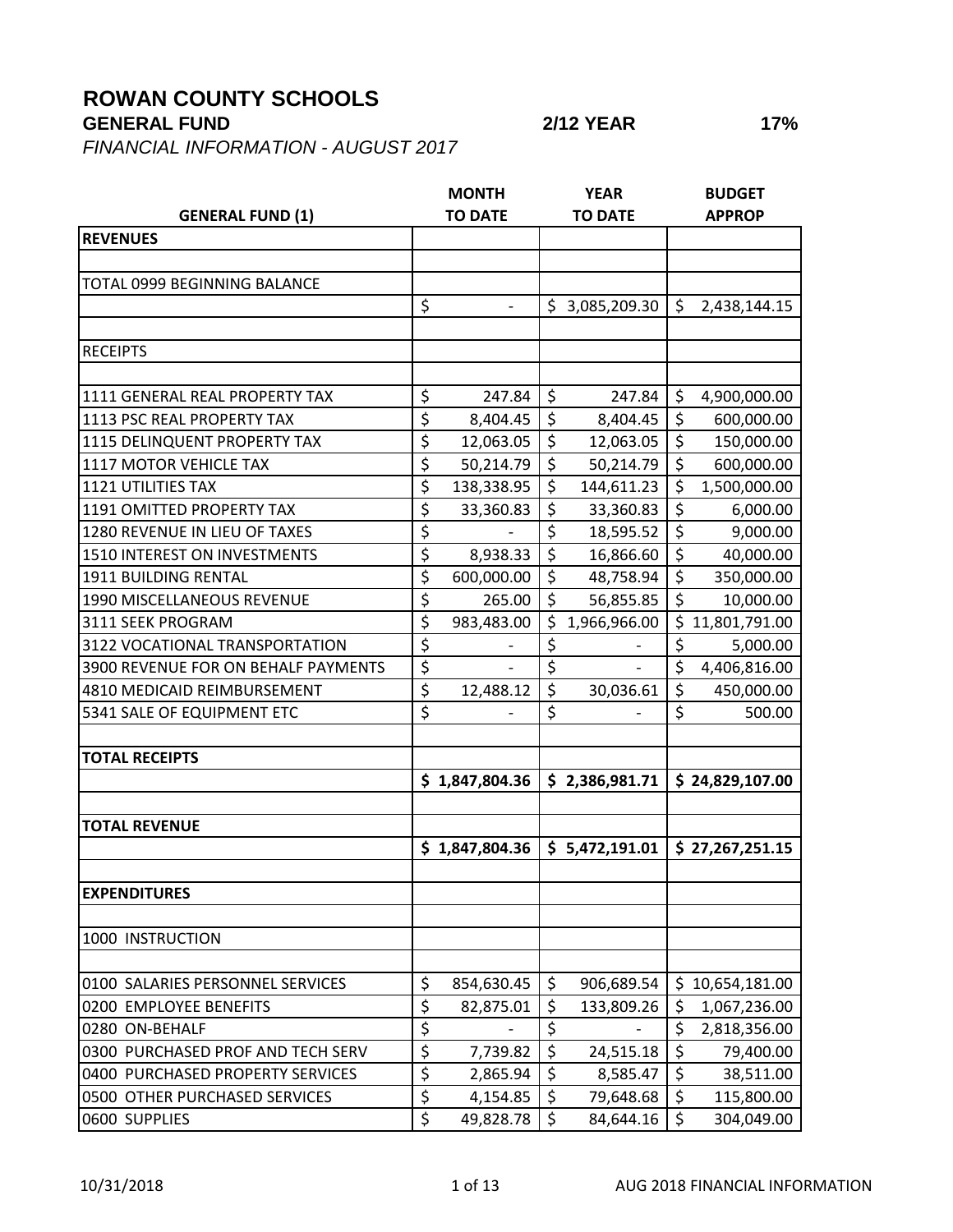| 0700 PROPERTY                            | \$                     | 87,314.55                | $\zeta$          | 87,489.55         | \$               | 260,430.00      |
|------------------------------------------|------------------------|--------------------------|------------------|-------------------|------------------|-----------------|
|                                          |                        | <b>MONTH</b>             |                  | <b>YEAR</b>       |                  | <b>BUDGET</b>   |
| <b>GENERAL FUND (1)</b>                  |                        | <b>TO DATE</b>           |                  | <b>TO DATE</b>    |                  | <b>APPROP</b>   |
| 0800 DEBT SERVICE AND MISCELLANEOUS      | \$                     | 120.00                   | $\zeta$          | 120.00            | \$               | 7,250.00        |
|                                          |                        |                          |                  |                   |                  |                 |
| TOTAL 1000 INSTRUCTION                   |                        |                          |                  |                   |                  |                 |
|                                          |                        | \$1,089,529.40           |                  | \$1,325,501.84    |                  | \$15,345,213.00 |
|                                          |                        |                          |                  |                   |                  |                 |
| 2100 STUDENT SUPPORT SERVICES            |                        |                          |                  |                   |                  |                 |
|                                          |                        |                          |                  |                   |                  |                 |
| 0100 SALARIES PERSONNEL SERVICES         | \$                     | 62,537.68                | \$               | 81,129.12         | \$               | 762,155.00      |
| 0200 EMPLOYEE BENEFITS                   | \$                     | 8,783.24                 | $\overline{\xi}$ | 9,653.34          | $\overline{\xi}$ | 107,048.00      |
| 0280 ON-BEHALF                           | \$                     | $\overline{\phantom{a}}$ | \$               | $\qquad \qquad -$ | $\overline{\xi}$ | 108,726.00      |
| 0300 PURCHASED PROF AND TECH SERV        | \$                     | 265.00                   | \$               | 265.00            | $\overline{\xi}$ | 1,650.00        |
| 0500 OTHER PURCHASED SERVICES            | \$                     | 947.91                   | \$               | 1,211.33          | $\overline{\xi}$ | 2,300.00        |
| 0600 SUPPLIES                            | $\overline{\xi}$       | 244.42                   | \$               | 28,991.95         | $\overline{\xi}$ | 21,400.00       |
| 0800 DEBT SERVICE AND MISCELLANEOUS      | $\overline{\xi}$       |                          | \$               |                   | \$               | 150.00          |
|                                          |                        |                          |                  |                   |                  |                 |
| TOTAL 2100 STUDENT SUPPORT SERVICES      |                        |                          |                  |                   |                  |                 |
|                                          | \$                     | 72,778.25                | \$               | 121,250.74        | \$               | 1,003,429.00    |
|                                          |                        |                          |                  |                   |                  |                 |
| 2200 INSTRUCTIONAL STAFF SUPP SERV       |                        |                          |                  |                   |                  |                 |
|                                          |                        |                          |                  |                   |                  |                 |
| 0100 SALARIES PERSONNEL SERVICES         | \$                     | 25,179.66                | $\zeta$          | 35,748.63         | \$               | 332,918.00      |
| 0200 EMPLOYEE BENEFITS                   | \$                     | 2,211.88                 | \$               | 2,679.48          | \$               | 16,672.00       |
| 0280 ON-BEHALF                           | \$                     |                          | \$               |                   | $\overline{\xi}$ | 87,105.00       |
| 0300 PURCHASED PROF AND TECH SERV        | \$                     | $\overline{\phantom{a}}$ | \$               |                   | $\overline{\xi}$ | 9,450.00        |
| 0500 OTHER PURCHASED SERVICES            | \$                     |                          | \$               |                   | $\overline{\xi}$ | 3,500.00        |
| 0600 SUPPLIES                            | $\overline{\xi}$       | 1,392.91                 | \$               | 1,392.91          | $\overline{\xi}$ | 25,652.00       |
| 0700 PROPERTY                            | \$                     |                          | \$               |                   | \$               | 1,450.00        |
|                                          |                        |                          |                  |                   |                  |                 |
| TOTAL 2200 INSTRUCTIONAL STAFF SUPP SERV |                        |                          |                  |                   |                  |                 |
|                                          | \$                     | 28,784.45                | \$               | 39,821.02         | $\zeta$          | 476,747.00      |
|                                          |                        |                          |                  |                   |                  |                 |
| 2300 DISTRICT ADMIN SUPPORT              |                        |                          |                  |                   |                  |                 |
|                                          |                        |                          |                  |                   |                  |                 |
| 0100 SALARIES PERSONNEL SERVICES         | \$                     | 16,206.80                | \$               | 33,231.76         | \$               | 201,182.00      |
| 0200 EMPLOYEE BENEFITS                   | \$                     | 2,028.44                 | \$               | 9,517.08          | \$               | 190,180.00      |
| 0280 ON-BEHALF                           | \$                     |                          | \$               |                   | \$               | 204,875.00      |
| 0300 PURCHASED PROF AND TECH SERV        | \$                     | 1,414.08                 | \$               | 18,723.75         | $\overline{\xi}$ | 258,100.00      |
| 0400 PURCHASED PROPERTY SERVICES         | \$                     | 1,160.34                 | \$               | 3,481.02          | $\overline{\xi}$ | 14,500.00       |
| 0500 OTHER PURCHASED SERVICES            | $\overline{\varsigma}$ | 3,266.62                 | \$               | 8,661.13          | \$               | 110,918.00      |
| 0600 SUPPLIES                            | \$                     | 36.99                    | \$               | 442.60            | \$               | 5,500.00        |
| 0700 PROPERTY                            | \$                     | $\overline{\phantom{a}}$ | \$               | $\qquad \qquad -$ | \$               | 6,000.00        |
|                                          |                        |                          |                  |                   |                  |                 |
| TOTAL 2300 DISTRICT ADMIN SUPPORT        |                        |                          |                  |                   |                  |                 |
|                                          | \$                     | 24,113.27                | \$               | 74,057.34         | \$               | 991,255.00      |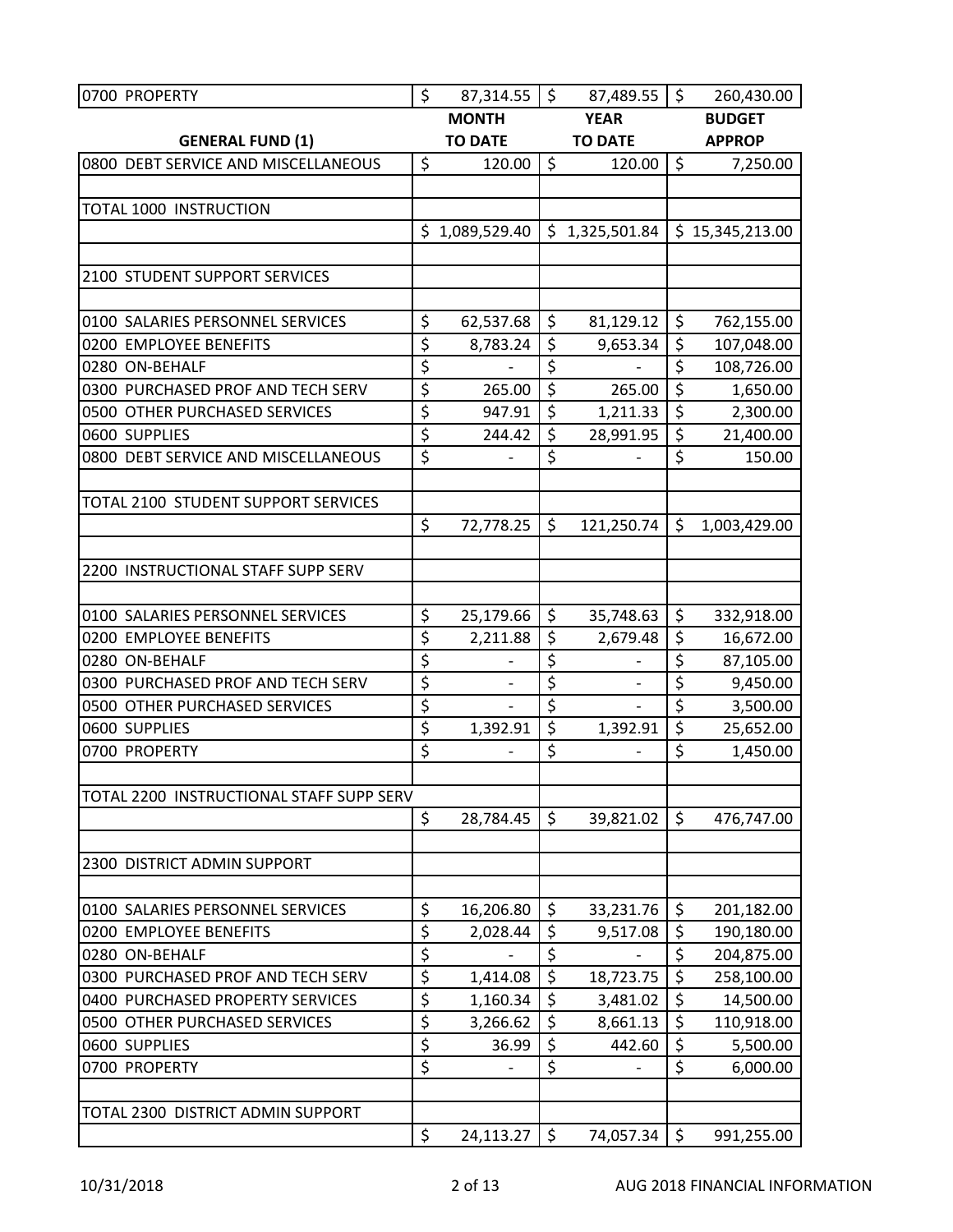| <b>YEAR</b><br><b>MONTH</b><br><b>BUDGET</b><br><b>TO DATE</b><br><b>TO DATE</b><br><b>GENERAL FUND (1)</b><br><b>APPROP</b><br>2400 SCHOOL ADMIN SUPPORT<br>\$<br>\$<br>\$<br>63,913.18<br>0100 SALARIES PERSONNEL SERVICES<br>119,655.32<br>851,160.00<br>\$<br>\$<br>\$<br>6,035.21<br>0200 EMPLOYEE BENEFITS<br>9,577.79<br>155,476.00<br>$\overline{\xi}$<br>\$<br>$\overline{\xi}$<br>0280 ON-BEHALF<br>214,659.00<br>\$<br>\$<br>\$<br>0300 PURCHASED PROF AND TECH SERV<br>224.02<br>224.02<br>17,750.00<br>\$<br>$\overline{\xi}$<br>$\overline{\boldsymbol{\zeta}}$<br>33,648.38<br>0400 PURCHASED PROPERTY SERVICES<br>33,648.38<br>38,900.00<br>$\overline{\xi}$<br>\$<br>\$<br>80.45<br>164.64<br>0500 OTHER PURCHASED SERVICES<br>6,950.00<br>\$<br>$\overline{\xi}$<br>\$<br>8,720.73<br>10,285.04<br>70,428.00<br>0600 SUPPLIES<br>\$<br>$\overline{\xi}$<br>\$<br>0700 PROPERTY<br>1,617.44<br>1,617.44<br>4,378.00<br>$\overline{\xi}$<br>\$<br>\$<br>0800 DEBT SERVICE AND MISCELLANEOUS<br>600.00<br>$\overline{\xi}$<br>\$<br>\$<br>0840 CONTINGENCY<br>714.00<br>TOTAL 2400 SCHOOL ADMIN SUPPORT<br>\$<br>\$<br>\$<br>175,172.63<br>114,239.41<br>1,361,015.00<br>2500 BUSINESS SUPPORT SERVICES<br>\$<br>$\zeta$<br>\$<br>12,435.86<br>25,556.92<br>0100 SALARIES PERSONNEL SERVICES<br>151,231.00<br>\$<br>\$<br>\$<br>0200 EMPLOYEE BENEFITS<br>29,271.00<br>2,408.46<br>4,912.22<br>\$<br>\$<br>\$<br>0280 ON-BEHALF<br>34,028.00<br>TOTAL 2500 BUSINESS SUPPORT SERVICES<br>\$<br>$\zeta$<br>\$<br>14,844.32<br>30,469.14<br>214,530.00<br>2600 PLANT OPERATIONS AND MAINTENANCE<br>\$<br>\$<br>\$<br>67,427.86<br>144,007.36<br>872,420.00<br>\$<br>\$<br>\$<br>0200 EMPLOYEE BENEFITS<br>204,844.00<br>18,650.47<br>36,965.87<br>\$<br>\$<br>\$<br>0280 ON-BEHALF<br>488,691.00<br>$\overline{\varsigma}$<br>$\overline{\xi}$<br>$\overline{\varsigma}$<br>0300 PURCHASED PROF AND TECH SERV<br>40,550.07<br>125,673.02<br>316,000.00<br>\$<br>\$<br>\$<br>0400 PURCHASED PROPERTY SERVICES<br>8,180.16<br>12,618.65<br>133,600.00<br>$\overline{\xi}$<br>\$<br>\$<br>6,373.23<br>0500 OTHER PURCHASED SERVICES<br>11,869.54<br>59,500.00<br>\$<br>\$<br>\$<br>0600 SUPPLIES<br>63,716.42<br>111,397.84<br>1,028,500.00<br>$\overline{\xi}$<br>$\overline{\varsigma}$<br>\$<br>0700 PROPERTY<br>11,500.00<br>$\overline{\xi}$<br>$\overline{\xi}$<br>\$<br>0800 DEBT SERVICE AND MISCELLANEOUS<br>3,000.00<br>TOTAL 2600 PLANT OPERATIONS AND MAINTENANCE<br>\$<br>\$<br>\$<br>442,532.28<br>204,898.21<br>3,118,055.00<br>2700 STUDENT TRANSPORTATION |                                  |  |  |  |
|-------------------------------------------------------------------------------------------------------------------------------------------------------------------------------------------------------------------------------------------------------------------------------------------------------------------------------------------------------------------------------------------------------------------------------------------------------------------------------------------------------------------------------------------------------------------------------------------------------------------------------------------------------------------------------------------------------------------------------------------------------------------------------------------------------------------------------------------------------------------------------------------------------------------------------------------------------------------------------------------------------------------------------------------------------------------------------------------------------------------------------------------------------------------------------------------------------------------------------------------------------------------------------------------------------------------------------------------------------------------------------------------------------------------------------------------------------------------------------------------------------------------------------------------------------------------------------------------------------------------------------------------------------------------------------------------------------------------------------------------------------------------------------------------------------------------------------------------------------------------------------------------------------------------------------------------------------------------------------------------------------------------------------------------------------------------------------------------------------------------------------------------------------------------------------------------------------------------------------------------------------------------------------------------------------------------------------------------------------------------------------------------------------------------------------------------------------------------------------------------------------------------------------------------------------------------------------------|----------------------------------|--|--|--|
|                                                                                                                                                                                                                                                                                                                                                                                                                                                                                                                                                                                                                                                                                                                                                                                                                                                                                                                                                                                                                                                                                                                                                                                                                                                                                                                                                                                                                                                                                                                                                                                                                                                                                                                                                                                                                                                                                                                                                                                                                                                                                                                                                                                                                                                                                                                                                                                                                                                                                                                                                                                     |                                  |  |  |  |
|                                                                                                                                                                                                                                                                                                                                                                                                                                                                                                                                                                                                                                                                                                                                                                                                                                                                                                                                                                                                                                                                                                                                                                                                                                                                                                                                                                                                                                                                                                                                                                                                                                                                                                                                                                                                                                                                                                                                                                                                                                                                                                                                                                                                                                                                                                                                                                                                                                                                                                                                                                                     |                                  |  |  |  |
|                                                                                                                                                                                                                                                                                                                                                                                                                                                                                                                                                                                                                                                                                                                                                                                                                                                                                                                                                                                                                                                                                                                                                                                                                                                                                                                                                                                                                                                                                                                                                                                                                                                                                                                                                                                                                                                                                                                                                                                                                                                                                                                                                                                                                                                                                                                                                                                                                                                                                                                                                                                     |                                  |  |  |  |
|                                                                                                                                                                                                                                                                                                                                                                                                                                                                                                                                                                                                                                                                                                                                                                                                                                                                                                                                                                                                                                                                                                                                                                                                                                                                                                                                                                                                                                                                                                                                                                                                                                                                                                                                                                                                                                                                                                                                                                                                                                                                                                                                                                                                                                                                                                                                                                                                                                                                                                                                                                                     |                                  |  |  |  |
|                                                                                                                                                                                                                                                                                                                                                                                                                                                                                                                                                                                                                                                                                                                                                                                                                                                                                                                                                                                                                                                                                                                                                                                                                                                                                                                                                                                                                                                                                                                                                                                                                                                                                                                                                                                                                                                                                                                                                                                                                                                                                                                                                                                                                                                                                                                                                                                                                                                                                                                                                                                     |                                  |  |  |  |
|                                                                                                                                                                                                                                                                                                                                                                                                                                                                                                                                                                                                                                                                                                                                                                                                                                                                                                                                                                                                                                                                                                                                                                                                                                                                                                                                                                                                                                                                                                                                                                                                                                                                                                                                                                                                                                                                                                                                                                                                                                                                                                                                                                                                                                                                                                                                                                                                                                                                                                                                                                                     |                                  |  |  |  |
|                                                                                                                                                                                                                                                                                                                                                                                                                                                                                                                                                                                                                                                                                                                                                                                                                                                                                                                                                                                                                                                                                                                                                                                                                                                                                                                                                                                                                                                                                                                                                                                                                                                                                                                                                                                                                                                                                                                                                                                                                                                                                                                                                                                                                                                                                                                                                                                                                                                                                                                                                                                     |                                  |  |  |  |
|                                                                                                                                                                                                                                                                                                                                                                                                                                                                                                                                                                                                                                                                                                                                                                                                                                                                                                                                                                                                                                                                                                                                                                                                                                                                                                                                                                                                                                                                                                                                                                                                                                                                                                                                                                                                                                                                                                                                                                                                                                                                                                                                                                                                                                                                                                                                                                                                                                                                                                                                                                                     |                                  |  |  |  |
|                                                                                                                                                                                                                                                                                                                                                                                                                                                                                                                                                                                                                                                                                                                                                                                                                                                                                                                                                                                                                                                                                                                                                                                                                                                                                                                                                                                                                                                                                                                                                                                                                                                                                                                                                                                                                                                                                                                                                                                                                                                                                                                                                                                                                                                                                                                                                                                                                                                                                                                                                                                     |                                  |  |  |  |
|                                                                                                                                                                                                                                                                                                                                                                                                                                                                                                                                                                                                                                                                                                                                                                                                                                                                                                                                                                                                                                                                                                                                                                                                                                                                                                                                                                                                                                                                                                                                                                                                                                                                                                                                                                                                                                                                                                                                                                                                                                                                                                                                                                                                                                                                                                                                                                                                                                                                                                                                                                                     |                                  |  |  |  |
|                                                                                                                                                                                                                                                                                                                                                                                                                                                                                                                                                                                                                                                                                                                                                                                                                                                                                                                                                                                                                                                                                                                                                                                                                                                                                                                                                                                                                                                                                                                                                                                                                                                                                                                                                                                                                                                                                                                                                                                                                                                                                                                                                                                                                                                                                                                                                                                                                                                                                                                                                                                     |                                  |  |  |  |
|                                                                                                                                                                                                                                                                                                                                                                                                                                                                                                                                                                                                                                                                                                                                                                                                                                                                                                                                                                                                                                                                                                                                                                                                                                                                                                                                                                                                                                                                                                                                                                                                                                                                                                                                                                                                                                                                                                                                                                                                                                                                                                                                                                                                                                                                                                                                                                                                                                                                                                                                                                                     |                                  |  |  |  |
|                                                                                                                                                                                                                                                                                                                                                                                                                                                                                                                                                                                                                                                                                                                                                                                                                                                                                                                                                                                                                                                                                                                                                                                                                                                                                                                                                                                                                                                                                                                                                                                                                                                                                                                                                                                                                                                                                                                                                                                                                                                                                                                                                                                                                                                                                                                                                                                                                                                                                                                                                                                     |                                  |  |  |  |
|                                                                                                                                                                                                                                                                                                                                                                                                                                                                                                                                                                                                                                                                                                                                                                                                                                                                                                                                                                                                                                                                                                                                                                                                                                                                                                                                                                                                                                                                                                                                                                                                                                                                                                                                                                                                                                                                                                                                                                                                                                                                                                                                                                                                                                                                                                                                                                                                                                                                                                                                                                                     |                                  |  |  |  |
|                                                                                                                                                                                                                                                                                                                                                                                                                                                                                                                                                                                                                                                                                                                                                                                                                                                                                                                                                                                                                                                                                                                                                                                                                                                                                                                                                                                                                                                                                                                                                                                                                                                                                                                                                                                                                                                                                                                                                                                                                                                                                                                                                                                                                                                                                                                                                                                                                                                                                                                                                                                     |                                  |  |  |  |
|                                                                                                                                                                                                                                                                                                                                                                                                                                                                                                                                                                                                                                                                                                                                                                                                                                                                                                                                                                                                                                                                                                                                                                                                                                                                                                                                                                                                                                                                                                                                                                                                                                                                                                                                                                                                                                                                                                                                                                                                                                                                                                                                                                                                                                                                                                                                                                                                                                                                                                                                                                                     |                                  |  |  |  |
|                                                                                                                                                                                                                                                                                                                                                                                                                                                                                                                                                                                                                                                                                                                                                                                                                                                                                                                                                                                                                                                                                                                                                                                                                                                                                                                                                                                                                                                                                                                                                                                                                                                                                                                                                                                                                                                                                                                                                                                                                                                                                                                                                                                                                                                                                                                                                                                                                                                                                                                                                                                     |                                  |  |  |  |
|                                                                                                                                                                                                                                                                                                                                                                                                                                                                                                                                                                                                                                                                                                                                                                                                                                                                                                                                                                                                                                                                                                                                                                                                                                                                                                                                                                                                                                                                                                                                                                                                                                                                                                                                                                                                                                                                                                                                                                                                                                                                                                                                                                                                                                                                                                                                                                                                                                                                                                                                                                                     |                                  |  |  |  |
|                                                                                                                                                                                                                                                                                                                                                                                                                                                                                                                                                                                                                                                                                                                                                                                                                                                                                                                                                                                                                                                                                                                                                                                                                                                                                                                                                                                                                                                                                                                                                                                                                                                                                                                                                                                                                                                                                                                                                                                                                                                                                                                                                                                                                                                                                                                                                                                                                                                                                                                                                                                     |                                  |  |  |  |
|                                                                                                                                                                                                                                                                                                                                                                                                                                                                                                                                                                                                                                                                                                                                                                                                                                                                                                                                                                                                                                                                                                                                                                                                                                                                                                                                                                                                                                                                                                                                                                                                                                                                                                                                                                                                                                                                                                                                                                                                                                                                                                                                                                                                                                                                                                                                                                                                                                                                                                                                                                                     |                                  |  |  |  |
|                                                                                                                                                                                                                                                                                                                                                                                                                                                                                                                                                                                                                                                                                                                                                                                                                                                                                                                                                                                                                                                                                                                                                                                                                                                                                                                                                                                                                                                                                                                                                                                                                                                                                                                                                                                                                                                                                                                                                                                                                                                                                                                                                                                                                                                                                                                                                                                                                                                                                                                                                                                     |                                  |  |  |  |
|                                                                                                                                                                                                                                                                                                                                                                                                                                                                                                                                                                                                                                                                                                                                                                                                                                                                                                                                                                                                                                                                                                                                                                                                                                                                                                                                                                                                                                                                                                                                                                                                                                                                                                                                                                                                                                                                                                                                                                                                                                                                                                                                                                                                                                                                                                                                                                                                                                                                                                                                                                                     |                                  |  |  |  |
|                                                                                                                                                                                                                                                                                                                                                                                                                                                                                                                                                                                                                                                                                                                                                                                                                                                                                                                                                                                                                                                                                                                                                                                                                                                                                                                                                                                                                                                                                                                                                                                                                                                                                                                                                                                                                                                                                                                                                                                                                                                                                                                                                                                                                                                                                                                                                                                                                                                                                                                                                                                     |                                  |  |  |  |
|                                                                                                                                                                                                                                                                                                                                                                                                                                                                                                                                                                                                                                                                                                                                                                                                                                                                                                                                                                                                                                                                                                                                                                                                                                                                                                                                                                                                                                                                                                                                                                                                                                                                                                                                                                                                                                                                                                                                                                                                                                                                                                                                                                                                                                                                                                                                                                                                                                                                                                                                                                                     |                                  |  |  |  |
|                                                                                                                                                                                                                                                                                                                                                                                                                                                                                                                                                                                                                                                                                                                                                                                                                                                                                                                                                                                                                                                                                                                                                                                                                                                                                                                                                                                                                                                                                                                                                                                                                                                                                                                                                                                                                                                                                                                                                                                                                                                                                                                                                                                                                                                                                                                                                                                                                                                                                                                                                                                     |                                  |  |  |  |
|                                                                                                                                                                                                                                                                                                                                                                                                                                                                                                                                                                                                                                                                                                                                                                                                                                                                                                                                                                                                                                                                                                                                                                                                                                                                                                                                                                                                                                                                                                                                                                                                                                                                                                                                                                                                                                                                                                                                                                                                                                                                                                                                                                                                                                                                                                                                                                                                                                                                                                                                                                                     |                                  |  |  |  |
|                                                                                                                                                                                                                                                                                                                                                                                                                                                                                                                                                                                                                                                                                                                                                                                                                                                                                                                                                                                                                                                                                                                                                                                                                                                                                                                                                                                                                                                                                                                                                                                                                                                                                                                                                                                                                                                                                                                                                                                                                                                                                                                                                                                                                                                                                                                                                                                                                                                                                                                                                                                     |                                  |  |  |  |
|                                                                                                                                                                                                                                                                                                                                                                                                                                                                                                                                                                                                                                                                                                                                                                                                                                                                                                                                                                                                                                                                                                                                                                                                                                                                                                                                                                                                                                                                                                                                                                                                                                                                                                                                                                                                                                                                                                                                                                                                                                                                                                                                                                                                                                                                                                                                                                                                                                                                                                                                                                                     |                                  |  |  |  |
|                                                                                                                                                                                                                                                                                                                                                                                                                                                                                                                                                                                                                                                                                                                                                                                                                                                                                                                                                                                                                                                                                                                                                                                                                                                                                                                                                                                                                                                                                                                                                                                                                                                                                                                                                                                                                                                                                                                                                                                                                                                                                                                                                                                                                                                                                                                                                                                                                                                                                                                                                                                     |                                  |  |  |  |
|                                                                                                                                                                                                                                                                                                                                                                                                                                                                                                                                                                                                                                                                                                                                                                                                                                                                                                                                                                                                                                                                                                                                                                                                                                                                                                                                                                                                                                                                                                                                                                                                                                                                                                                                                                                                                                                                                                                                                                                                                                                                                                                                                                                                                                                                                                                                                                                                                                                                                                                                                                                     | 0100 SALARIES PERSONNEL SERVICES |  |  |  |
|                                                                                                                                                                                                                                                                                                                                                                                                                                                                                                                                                                                                                                                                                                                                                                                                                                                                                                                                                                                                                                                                                                                                                                                                                                                                                                                                                                                                                                                                                                                                                                                                                                                                                                                                                                                                                                                                                                                                                                                                                                                                                                                                                                                                                                                                                                                                                                                                                                                                                                                                                                                     |                                  |  |  |  |
|                                                                                                                                                                                                                                                                                                                                                                                                                                                                                                                                                                                                                                                                                                                                                                                                                                                                                                                                                                                                                                                                                                                                                                                                                                                                                                                                                                                                                                                                                                                                                                                                                                                                                                                                                                                                                                                                                                                                                                                                                                                                                                                                                                                                                                                                                                                                                                                                                                                                                                                                                                                     |                                  |  |  |  |
|                                                                                                                                                                                                                                                                                                                                                                                                                                                                                                                                                                                                                                                                                                                                                                                                                                                                                                                                                                                                                                                                                                                                                                                                                                                                                                                                                                                                                                                                                                                                                                                                                                                                                                                                                                                                                                                                                                                                                                                                                                                                                                                                                                                                                                                                                                                                                                                                                                                                                                                                                                                     |                                  |  |  |  |
|                                                                                                                                                                                                                                                                                                                                                                                                                                                                                                                                                                                                                                                                                                                                                                                                                                                                                                                                                                                                                                                                                                                                                                                                                                                                                                                                                                                                                                                                                                                                                                                                                                                                                                                                                                                                                                                                                                                                                                                                                                                                                                                                                                                                                                                                                                                                                                                                                                                                                                                                                                                     |                                  |  |  |  |
|                                                                                                                                                                                                                                                                                                                                                                                                                                                                                                                                                                                                                                                                                                                                                                                                                                                                                                                                                                                                                                                                                                                                                                                                                                                                                                                                                                                                                                                                                                                                                                                                                                                                                                                                                                                                                                                                                                                                                                                                                                                                                                                                                                                                                                                                                                                                                                                                                                                                                                                                                                                     |                                  |  |  |  |
|                                                                                                                                                                                                                                                                                                                                                                                                                                                                                                                                                                                                                                                                                                                                                                                                                                                                                                                                                                                                                                                                                                                                                                                                                                                                                                                                                                                                                                                                                                                                                                                                                                                                                                                                                                                                                                                                                                                                                                                                                                                                                                                                                                                                                                                                                                                                                                                                                                                                                                                                                                                     |                                  |  |  |  |
|                                                                                                                                                                                                                                                                                                                                                                                                                                                                                                                                                                                                                                                                                                                                                                                                                                                                                                                                                                                                                                                                                                                                                                                                                                                                                                                                                                                                                                                                                                                                                                                                                                                                                                                                                                                                                                                                                                                                                                                                                                                                                                                                                                                                                                                                                                                                                                                                                                                                                                                                                                                     |                                  |  |  |  |
|                                                                                                                                                                                                                                                                                                                                                                                                                                                                                                                                                                                                                                                                                                                                                                                                                                                                                                                                                                                                                                                                                                                                                                                                                                                                                                                                                                                                                                                                                                                                                                                                                                                                                                                                                                                                                                                                                                                                                                                                                                                                                                                                                                                                                                                                                                                                                                                                                                                                                                                                                                                     |                                  |  |  |  |
|                                                                                                                                                                                                                                                                                                                                                                                                                                                                                                                                                                                                                                                                                                                                                                                                                                                                                                                                                                                                                                                                                                                                                                                                                                                                                                                                                                                                                                                                                                                                                                                                                                                                                                                                                                                                                                                                                                                                                                                                                                                                                                                                                                                                                                                                                                                                                                                                                                                                                                                                                                                     |                                  |  |  |  |
|                                                                                                                                                                                                                                                                                                                                                                                                                                                                                                                                                                                                                                                                                                                                                                                                                                                                                                                                                                                                                                                                                                                                                                                                                                                                                                                                                                                                                                                                                                                                                                                                                                                                                                                                                                                                                                                                                                                                                                                                                                                                                                                                                                                                                                                                                                                                                                                                                                                                                                                                                                                     |                                  |  |  |  |
|                                                                                                                                                                                                                                                                                                                                                                                                                                                                                                                                                                                                                                                                                                                                                                                                                                                                                                                                                                                                                                                                                                                                                                                                                                                                                                                                                                                                                                                                                                                                                                                                                                                                                                                                                                                                                                                                                                                                                                                                                                                                                                                                                                                                                                                                                                                                                                                                                                                                                                                                                                                     |                                  |  |  |  |
|                                                                                                                                                                                                                                                                                                                                                                                                                                                                                                                                                                                                                                                                                                                                                                                                                                                                                                                                                                                                                                                                                                                                                                                                                                                                                                                                                                                                                                                                                                                                                                                                                                                                                                                                                                                                                                                                                                                                                                                                                                                                                                                                                                                                                                                                                                                                                                                                                                                                                                                                                                                     |                                  |  |  |  |
|                                                                                                                                                                                                                                                                                                                                                                                                                                                                                                                                                                                                                                                                                                                                                                                                                                                                                                                                                                                                                                                                                                                                                                                                                                                                                                                                                                                                                                                                                                                                                                                                                                                                                                                                                                                                                                                                                                                                                                                                                                                                                                                                                                                                                                                                                                                                                                                                                                                                                                                                                                                     |                                  |  |  |  |
|                                                                                                                                                                                                                                                                                                                                                                                                                                                                                                                                                                                                                                                                                                                                                                                                                                                                                                                                                                                                                                                                                                                                                                                                                                                                                                                                                                                                                                                                                                                                                                                                                                                                                                                                                                                                                                                                                                                                                                                                                                                                                                                                                                                                                                                                                                                                                                                                                                                                                                                                                                                     |                                  |  |  |  |
| \$<br>\$<br>\$<br>0100 SALARIES PERSONNEL SERVICES<br>79,403.74<br>109,886.82<br>1,045,358.00                                                                                                                                                                                                                                                                                                                                                                                                                                                                                                                                                                                                                                                                                                                                                                                                                                                                                                                                                                                                                                                                                                                                                                                                                                                                                                                                                                                                                                                                                                                                                                                                                                                                                                                                                                                                                                                                                                                                                                                                                                                                                                                                                                                                                                                                                                                                                                                                                                                                                       |                                  |  |  |  |
| \$<br>\$<br>\$<br>0200 EMPLOYEE BENEFITS<br>22,873.26<br>32,065.71<br>342,297.00                                                                                                                                                                                                                                                                                                                                                                                                                                                                                                                                                                                                                                                                                                                                                                                                                                                                                                                                                                                                                                                                                                                                                                                                                                                                                                                                                                                                                                                                                                                                                                                                                                                                                                                                                                                                                                                                                                                                                                                                                                                                                                                                                                                                                                                                                                                                                                                                                                                                                                    |                                  |  |  |  |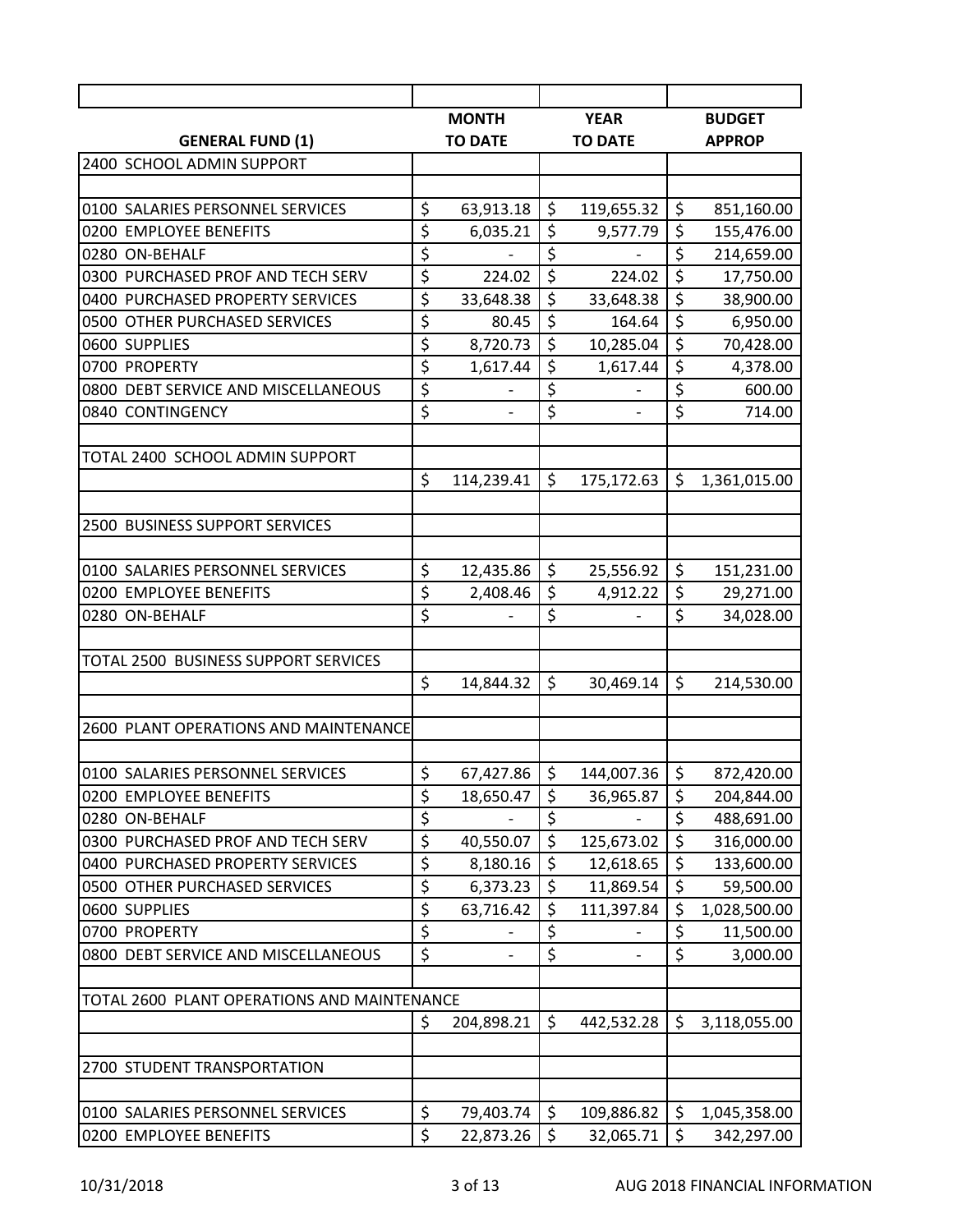| 0280 ON-BEHALF                      | \$               | $\frac{1}{2}$            | \$               | $\overline{\phantom{a}}$ | $\zeta$          | 417,520.00      |
|-------------------------------------|------------------|--------------------------|------------------|--------------------------|------------------|-----------------|
|                                     |                  | <b>MONTH</b>             |                  | <b>YEAR</b>              |                  | <b>BUDGET</b>   |
| <b>GENERAL FUND (1)</b>             |                  | <b>TO DATE</b>           |                  | <b>TO DATE</b>           |                  | <b>APPROP</b>   |
| 0300 PURCHASED PROF AND TECH SERV   | \$               | 11,344.18                | $\zeta$          | 12,199.18                | \$               | 6,050.00        |
| 0400 PURCHASED PROPERTY SERVICES    | \$               | 1,521.96                 | \$               | 1,828.78                 | $\overline{\xi}$ | 2,500.00        |
| 0500 OTHER PURCHASED SERVICES       | \$               | 11,199.00                | \$               | 95,253.56                | $\overline{\xi}$ | 68,400.00       |
| 0600 SUPPLIES                       | \$               | 42,281.40                | $\overline{\xi}$ | 56,003.94                | $\overline{\xi}$ | 501,000.00      |
| 0700 PROPERTY                       | $\overline{\xi}$ | 2,921.00                 | \$               | 2,921.00                 | $\overline{\xi}$ | 50,000.00       |
|                                     |                  |                          |                  |                          |                  |                 |
| TOTAL 2700 STUDENT TRANSPORTATION   |                  |                          |                  |                          |                  |                 |
|                                     | \$               | 171,544.54               | \$               | 310,158.99               | \$               | 2,433,125.00    |
|                                     |                  |                          |                  |                          |                  |                 |
| 5100 DEBT SERVICE                   |                  |                          |                  |                          |                  |                 |
| 0800 DEBT SERVICE AND MISCELLANEOUS | \$               | $\overline{a}$           | \$               | 64,402.88                | \$               | 500,000.00      |
|                                     |                  |                          |                  |                          |                  |                 |
| TOTAL 5100 DEBT SERVICE             |                  |                          |                  |                          |                  |                 |
|                                     | \$               |                          | \$               | 64,402.88                | \$               | 500,000.00      |
| 5200 FUND TRANSFERS                 |                  |                          |                  |                          |                  |                 |
|                                     |                  |                          |                  |                          |                  |                 |
| 0900 OTHER ITEMS                    | \$               | $\overline{\phantom{a}}$ | \$               | $\overline{a}$           | \$               | 75,000.00       |
| TOTAL 5200 FUND TRANSFERS           |                  |                          |                  |                          |                  |                 |
|                                     | \$               | $\overline{\phantom{0}}$ | $\zeta$          |                          | \$               | 75,000.00       |
| 5300 CONTINGENCY                    |                  |                          |                  |                          |                  |                 |
|                                     |                  |                          |                  |                          |                  |                 |
| 0840 CONTINGENCY                    | \$               | $\overline{\phantom{a}}$ | \$               | $\frac{1}{2}$            | \$               | 1,754,807.25    |
| TOTAL 5300 CONTINGENCY              |                  |                          |                  |                          |                  |                 |
|                                     | \$               |                          | \$               |                          | \$               | 1,754,807.25    |
| <b>TOTAL EXPENDITURES</b>           |                  |                          |                  |                          |                  |                 |
|                                     |                  | \$1,720,731.85           |                  | \$2,583,366.86           |                  | \$27,273,176.25 |
|                                     |                  |                          |                  |                          |                  |                 |
| <b>TOTAL FOR GENERAL FUND (1)</b>   |                  |                          |                  |                          |                  |                 |
|                                     | \$               | 127,072.51               |                  | \$2,888,824.15           | \$               | (5,925.10)      |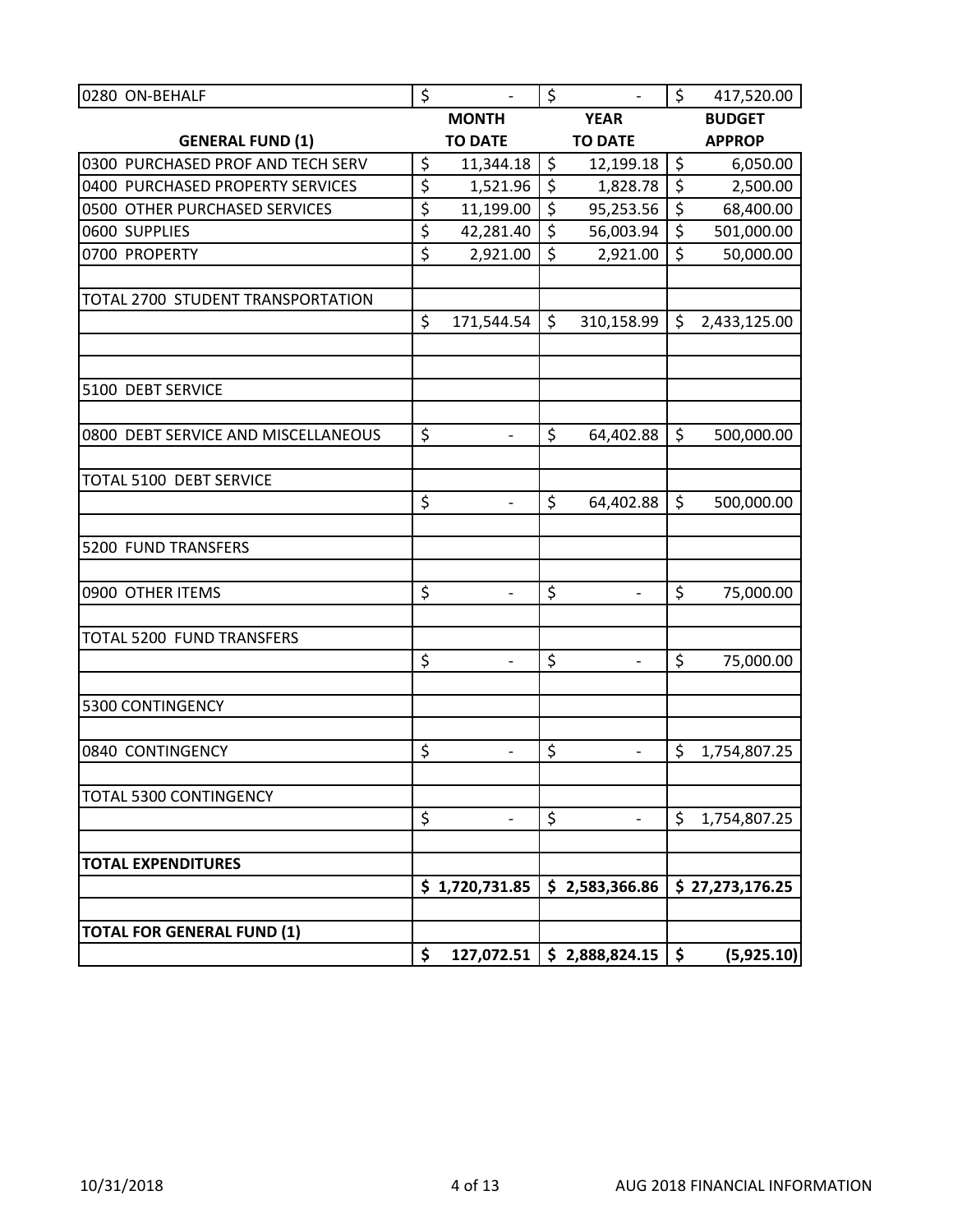|                                         |                  | <b>MONTH</b>   |         | <b>YEAR</b>    |                  | <b>BUDGET</b> |
|-----------------------------------------|------------------|----------------|---------|----------------|------------------|---------------|
| <b>FOOD SERVICE FUND (51)</b>           |                  | <b>TO DATE</b> |         | <b>TO DATE</b> |                  | <b>APPROP</b> |
| <b>REVENUES</b>                         |                  |                |         |                |                  |               |
|                                         |                  |                |         |                |                  |               |
| <b>TOTAL 0999 BEGINNING BALANCE</b>     |                  |                |         |                |                  |               |
|                                         | \$               |                | \$      | 317,227.95     | \$               | 50,000.00     |
|                                         |                  |                |         |                |                  |               |
| <b>RECEIPTS</b>                         |                  |                |         |                |                  |               |
|                                         |                  |                |         |                |                  |               |
| <b>1510 INTEREST ON INVESTMENTS</b>     | \$               | 10.05          | \$      | 20.41          | \$               | 500.00        |
| 1629 NON-REIMBURSBLE OTHER FOOD PRG     | \$               | 9,813.50       | \$      | 9,968.50       | \$               | 150,000.00    |
| <b>3200 RESTRICTED STATE REVENUE</b>    | \$               |                | \$      |                | $\overline{\xi}$ | 16,198.00     |
| 4500 RESTRICTED FED THRU STATE          | \$               |                | \$      |                | $\overline{\xi}$ | 1,650,000.00  |
| 4950 CHILD NUTR PRG DONATED COMMOD      | \$               |                | \$      |                | \$               | 100,000.00    |
| <b>TOTAL RECEIPTS</b>                   |                  |                |         |                |                  |               |
|                                         | \$               | 9,823.55       | \$      | 9,988.91       | \$               | 1,916,698.00  |
|                                         |                  |                |         |                |                  |               |
| <b>TOTAL REVENUE</b>                    |                  |                |         |                |                  |               |
|                                         | \$               | 9,823.55       | \$      | 327,216.86     | \$               | 1,966,698.00  |
|                                         |                  |                |         |                |                  |               |
| <b>EXPENDITURES</b>                     |                  |                |         |                |                  |               |
|                                         |                  |                |         |                |                  |               |
| 3100 FOOD SERVICE OPERATION             |                  |                |         |                |                  |               |
|                                         |                  |                |         |                |                  |               |
| 0100 SALARIES PERSONNEL SERVICES        | \$               | 59,235.87      | \$      | 63,436.21      | \$               | 616,482.00    |
| 0200 EMPLOYEE BENEFITS                  | \$               | 16,497.12      | \$      | 17,195.59      | \$               | 145,820.00    |
| 0280 ON-BEHALF                          | \$               |                | \$      |                | $\overline{\xi}$ | 156,313.00    |
| 0300 PURCHASED PROF AND TECH SERV       | \$               | 400.00         | \$      | 400.00         | \$               | 19,800.00     |
| 0400 PURCHASED PROPERTY SERVICES        | $\overline{\xi}$ |                | \$      |                | $\overline{\xi}$ | 2,500.00      |
| 0500 OTHER PURCHASED SERVICES           | $\overline{\xi}$ |                | \$      | 727.43         | \$               | 4,000.00      |
| 0600 SUPPLIES                           | \$               | 9,239.88       | \$      | 9,300.59       | \$               | 887,832.20    |
| 0700 PROPERTY                           | \$               | 1,258.42       | \$      | 1,258.42       | \$               | 67,457.40     |
| 0840 CONTINGENCY                        | $\overline{\xi}$ |                | \$      |                | \$               | 77,479.20     |
| TOTAL 3100 FOOD SERVICE OPERATION       |                  |                |         |                |                  |               |
|                                         | \$               | 86,631.29      | $\zeta$ | 92,318.24      | \$               | 1,977,683.80  |
|                                         |                  |                |         |                |                  |               |
| <b>TOTAL EXPENDITURES</b>               |                  |                |         |                |                  |               |
|                                         | \$               | 86,631.29      | \$      | 92,318.24      | \$               | 1,977,683.80  |
|                                         |                  |                |         |                |                  |               |
| <b>TOTAL FOR FOOD SERVICE FUND (51)</b> |                  |                |         |                |                  |               |
|                                         | \$               | (76, 807.74)   | \$      | 234,898.62     | \$               | (10, 985.80)  |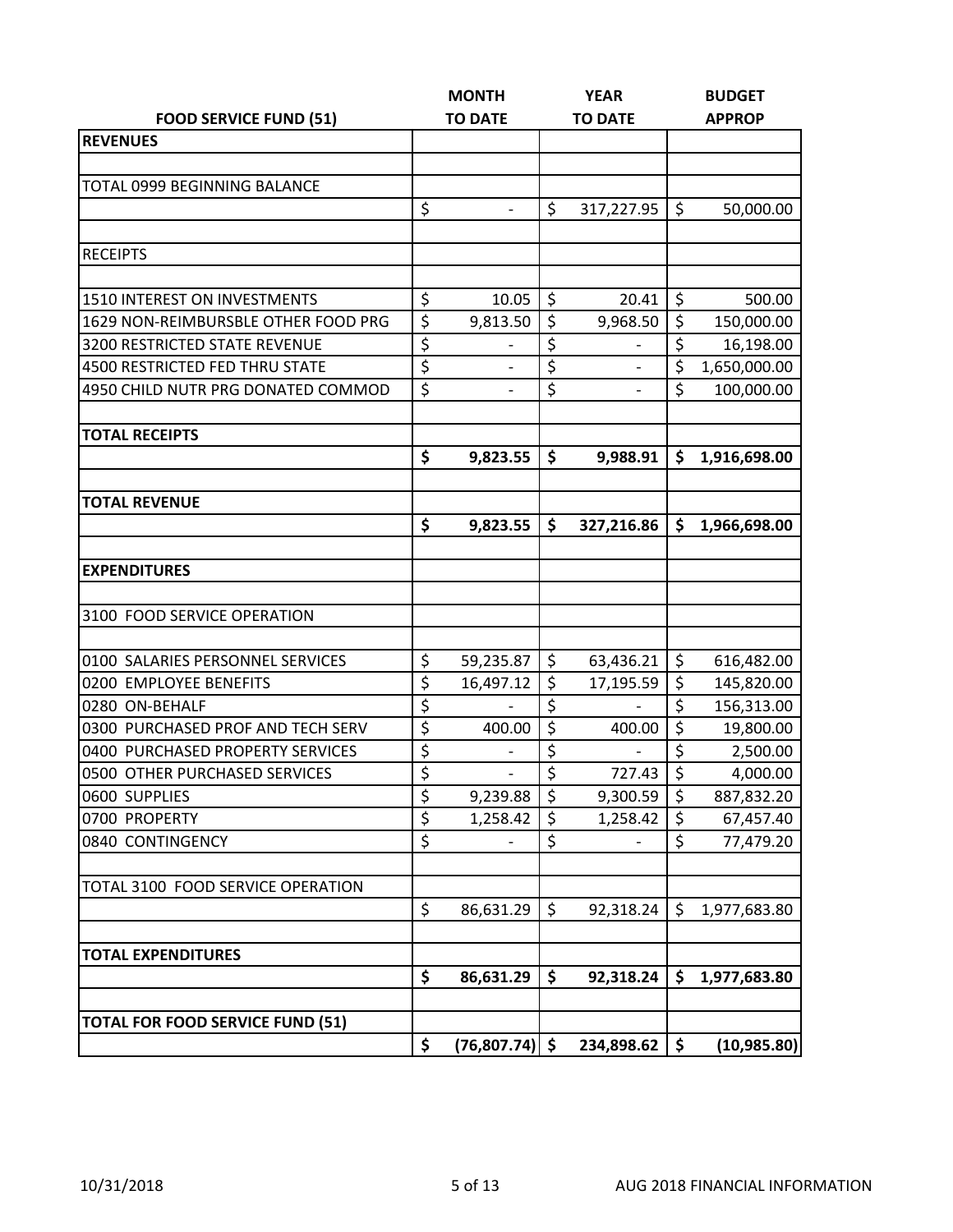## 09/13/2018 11:38 |ROWAN COUNTY SCHOOLS 9515gtea |MONTHLY REPORT - FY 2019 Period 2 REPORT OPTIONS

----------------------------------------------------------- --------------- ------------------ ------------------ Fiscal Year/Period f **by Calculation** or reports 2019 2 Include page break b etween funds? Y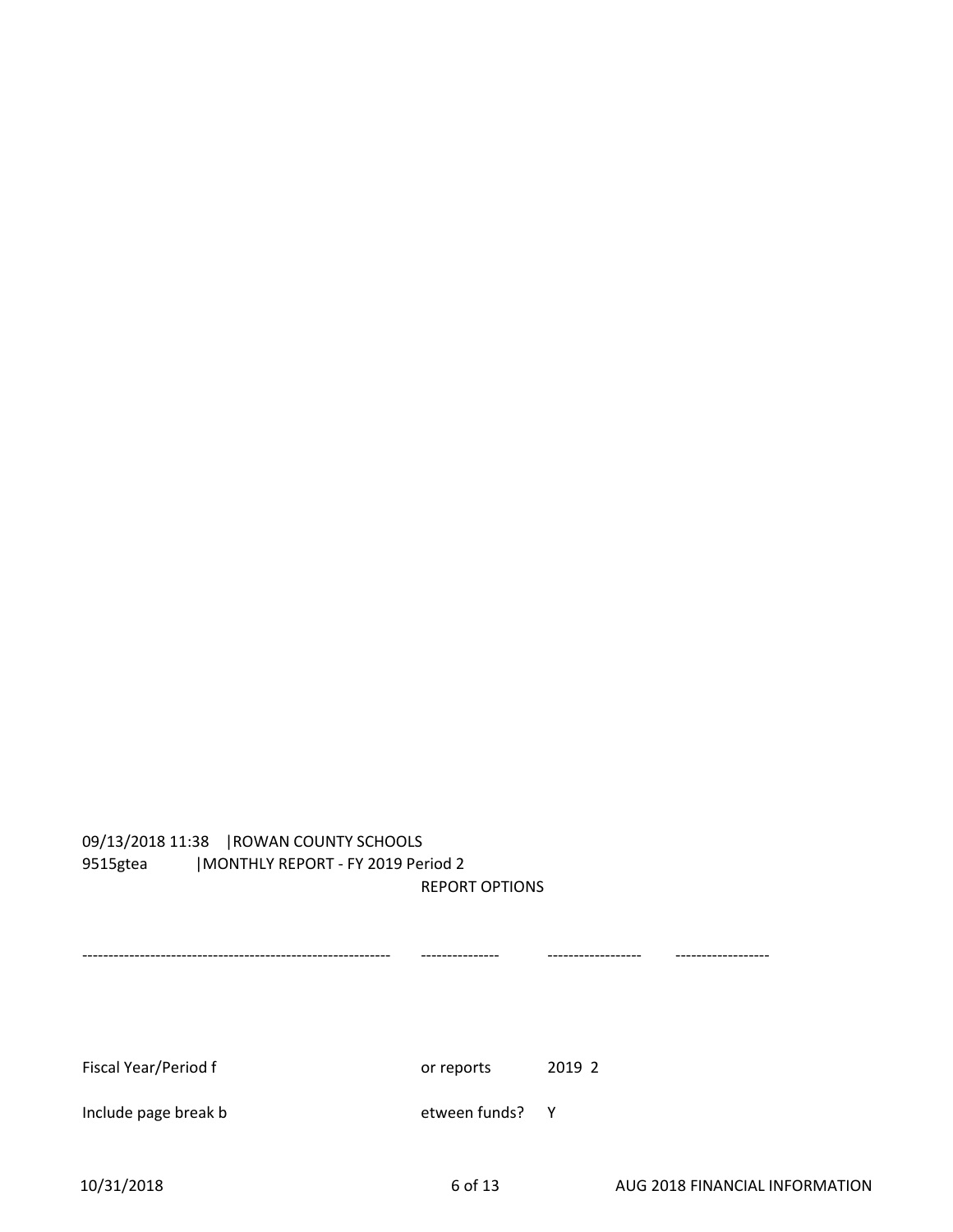| Include expenditure                        | detail?                  | N               |
|--------------------------------------------|--------------------------|-----------------|
| Include Percent Used                       | ?                        | Υ               |
| Include Last FY Actu<br>Thru (P)eriod or ( | als?<br>T) otal for Year | N               |
| Include Prior FY 2 A                       | ctuals?                  | N               |
| Include Encumbrances                       | ?                        | N               |
| ** END OF REPORT                           | #NAME?                   | Teager, Glen ** |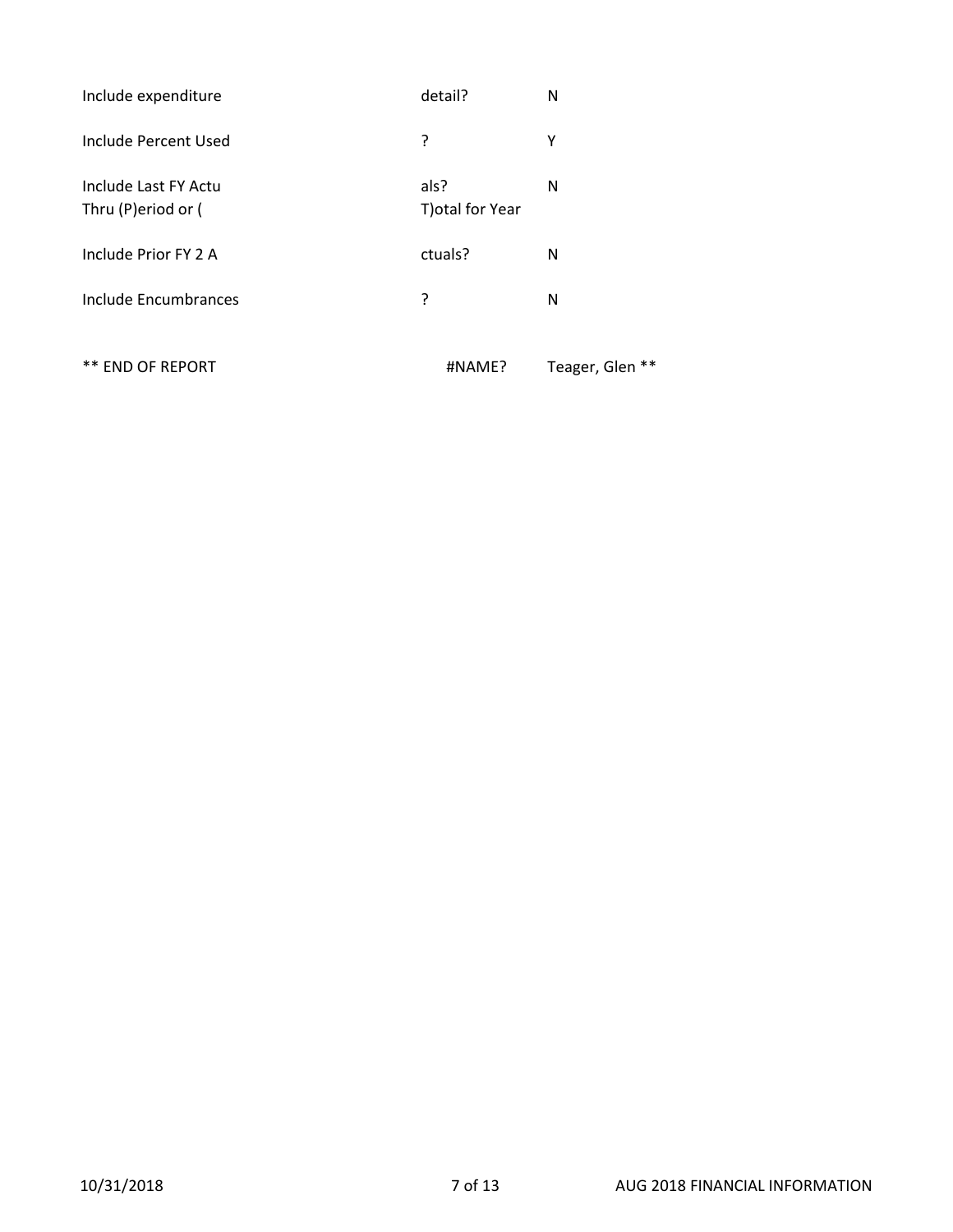|  | <b>USED</b> |     |   |
|--|-------------|-----|---|
|  |             |     |   |
|  |             |     |   |
|  |             |     |   |
|  |             | 126 |   |
|  |             |     |   |
|  |             |     |   |
|  |             |     |   |
|  |             |     |   |
|  |             |     | 1 |

**PCT**

| 126.             |                |
|------------------|----------------|
|                  |                |
|                  |                |
|                  |                |
|                  | $\mathbf 0$    |
| 1.4              |                |
|                  | 8              |
| 8.4              |                |
| 9.6              |                |
| 556              |                |
| 206.6            |                |
| 42.2             |                |
| $\frac{13.9}{2}$ |                |
| 568.6            |                |
| 16.7             |                |
|                  | 0              |
|                  | 0              |
| $\overline{6.7}$ |                |
|                  | $\overline{0}$ |
|                  |                |
|                  |                |
| 9.6              |                |
|                  |                |
|                  |                |
| 20.1             |                |
|                  |                |
|                  |                |
|                  |                |
|                  |                |
|                  |                |
|                  |                |
| 8.5              |                |
| 12.5             | 5              |
|                  | 0              |
| 30.              | 9              |
| _<br>22.         | 3              |
| 68.8<br>27.8     |                |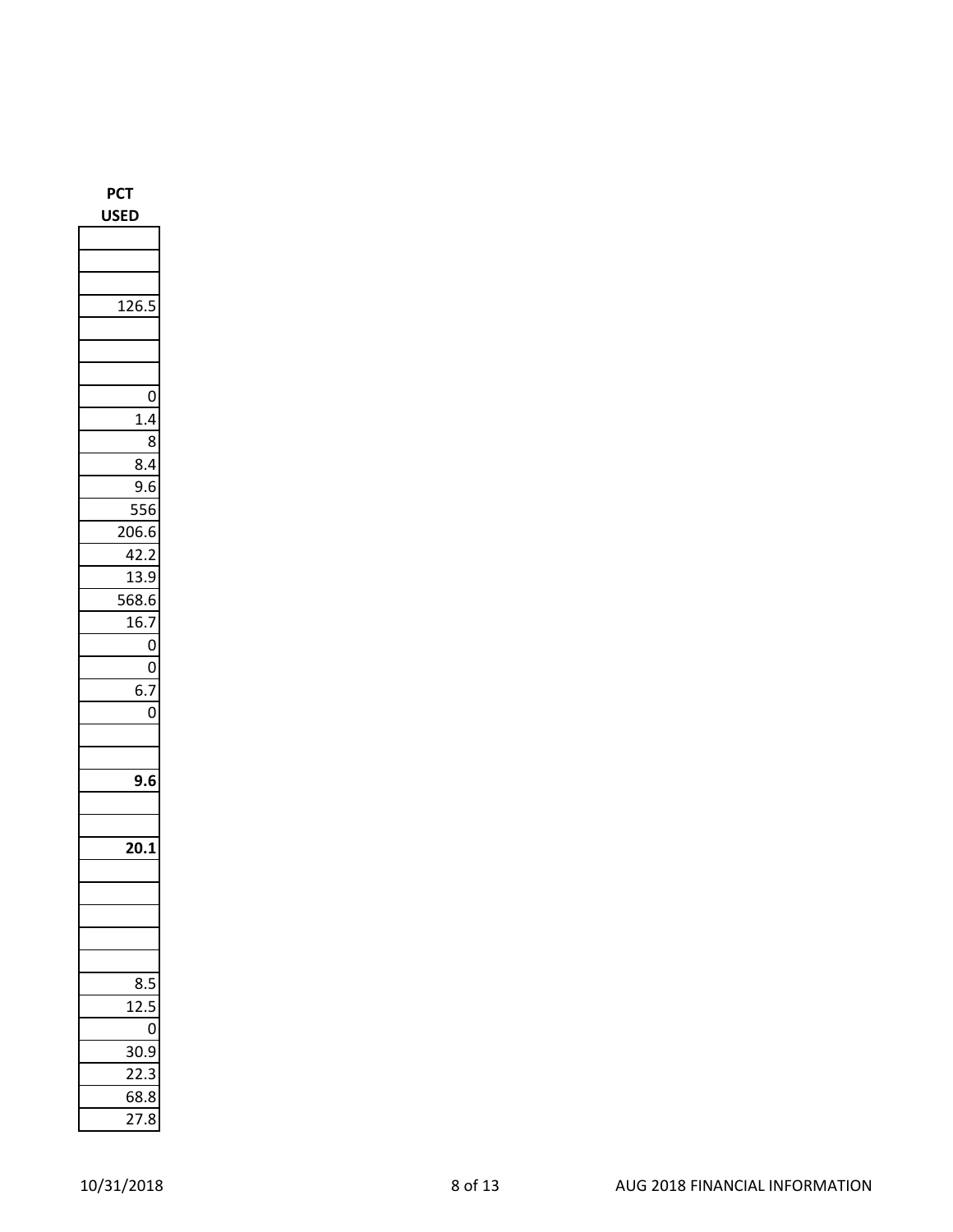| 33.6<br>$\ddot{\cdot}$ |
|------------------------|
| PCT                    |
| <b>USED</b>            |
| 1.7                    |
|                        |
|                        |
| 8.6                    |
|                        |
|                        |
|                        |
| 10.6                   |
| 9                      |
| O                      |
| 16.1                   |
| -<br>52.7              |
| 135<br>5.<br>C<br>J    |
| 0                      |
|                        |
|                        |
| 12.1                   |
|                        |
|                        |
|                        |
| 10.7                   |
| 16.1                   |
| 0                      |
| 0                      |
| $\mathbf{0}$           |
| 5.4                    |
| 0                      |
|                        |
|                        |
|                        |
|                        |
|                        |
|                        |
| I<br>1<br>f            |
|                        |
|                        |
|                        |
|                        |
| ζ                      |
|                        |
| ſ<br>J                 |
|                        |
|                        |
|                        |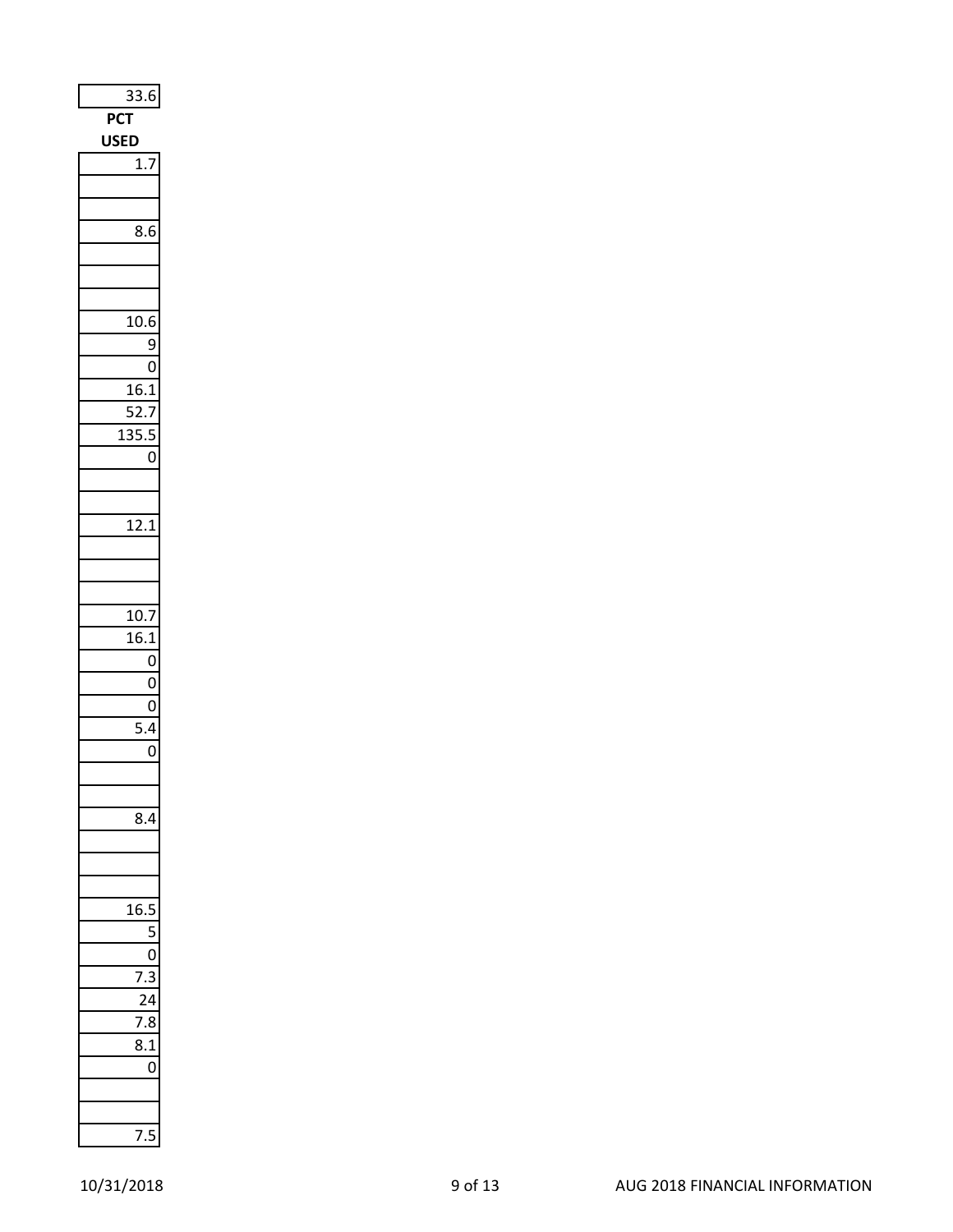| <b>PCT</b><br><b>USED</b>    |
|------------------------------|
|                              |
|                              |
| 14.1                         |
| 6.2                          |
| 0                            |
| 3<br>1.3<br>86.5             |
| 2.4                          |
| 14.6                         |
| 36.9<br>)                    |
| 0                            |
| 0                            |
|                              |
|                              |
| 12.9                         |
|                              |
|                              |
| 16.9                         |
| $\overline{16.8}$            |
| $\overline{0}$               |
|                              |
|                              |
| 14.2                         |
|                              |
|                              |
| 16.<br>ľ<br>,                |
| 18.1                         |
| 0                            |
| $\ddot{\phantom{0}}$<br>39.8 |
| C<br>J                       |
| 7<br>)                       |
| 8<br>10                      |
| 0                            |
| 0                            |
|                              |
| 14.                          |
|                              |
|                              |
|                              |
| 10.5                         |
| 9.4                          |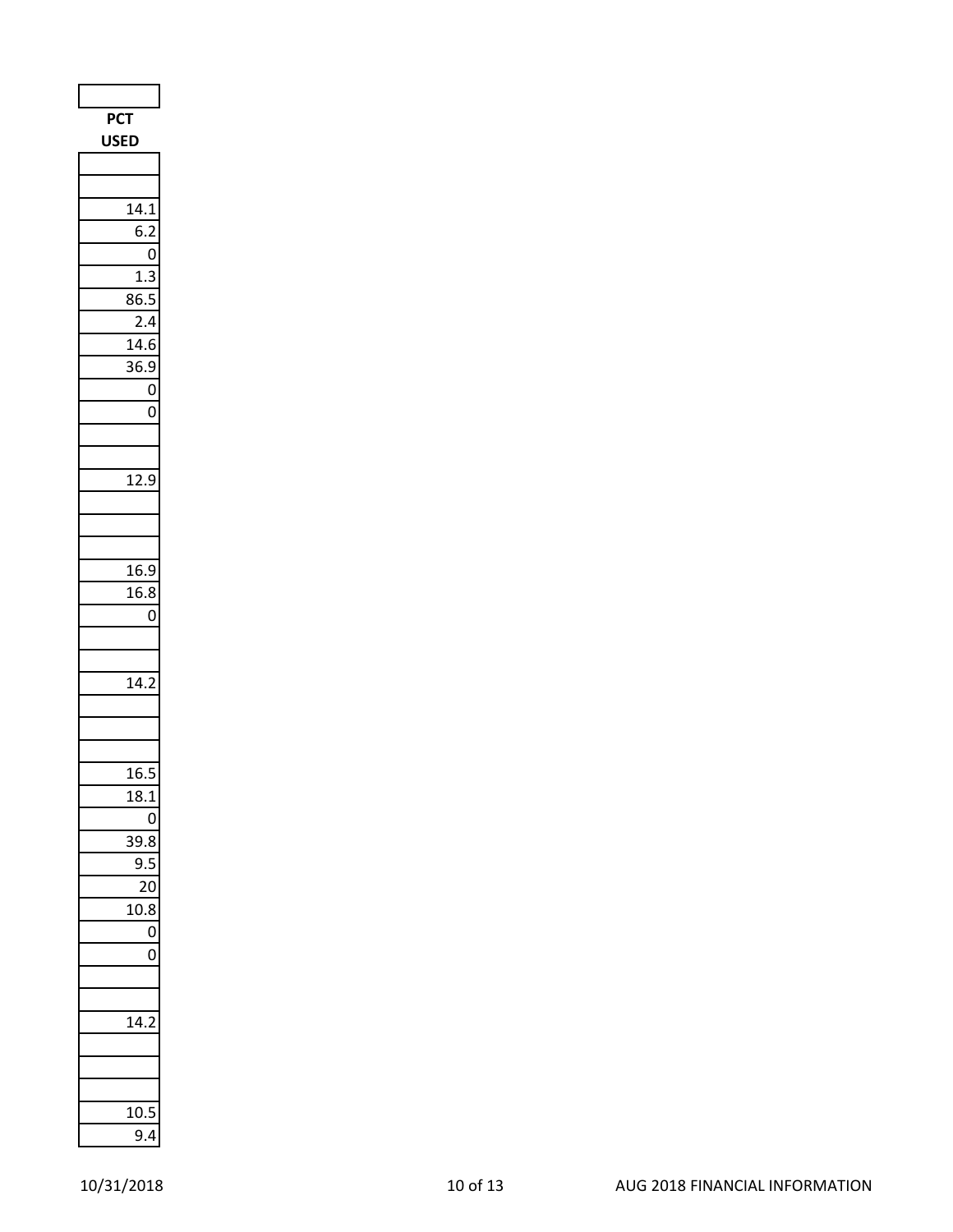| $\mathsf{0}$                        |
|-------------------------------------|
| <b>PCT</b>                          |
| <b>USED</b>                         |
| 201.6                               |
| ξ                                   |
| <sup>2</sup><br>1<br>١.<br>Î<br>≀   |
| 11.2<br>,                           |
| l<br>$\overline{\mathbf{5}}$ .<br>3 |
|                                     |
|                                     |
| 12.8                                |
|                                     |
|                                     |
|                                     |
|                                     |
| 12.9<br>)                           |
|                                     |
|                                     |
| 12.9<br>۱                           |
|                                     |
|                                     |
|                                     |
| 0                                   |
|                                     |
|                                     |
| 0                                   |
|                                     |
|                                     |
|                                     |
| 0                                   |
|                                     |
|                                     |
|                                     |
|                                     |
|                                     |
|                                     |
|                                     |
|                                     |
|                                     |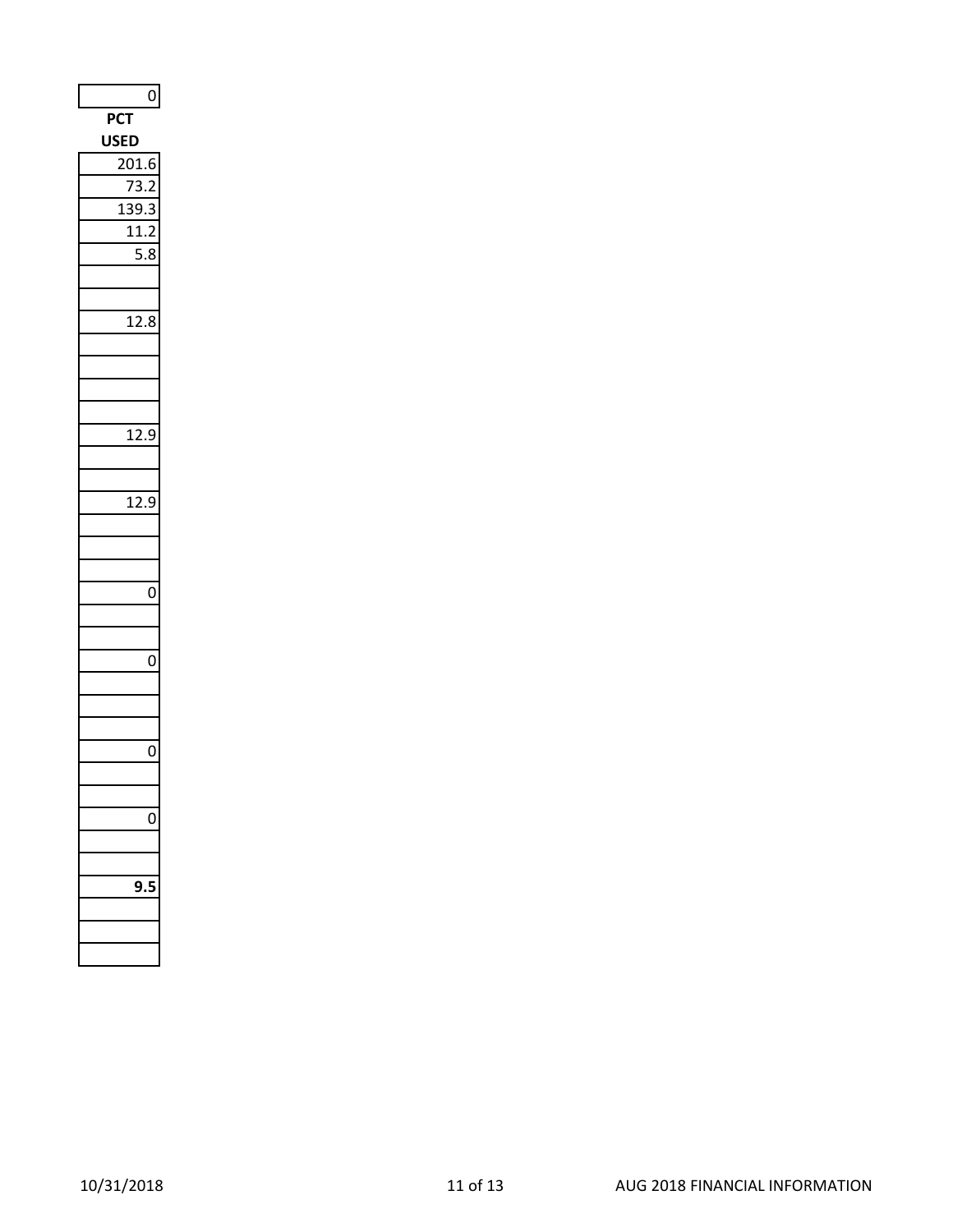| PCT<br><b>USE</b><br>D                |
|---------------------------------------|
|                                       |
|                                       |
|                                       |
| 634.5                                 |
|                                       |
|                                       |
| 4.1                                   |
| 6.7                                   |
| 0                                     |
| $\mathbf 0$                           |
| 0                                     |
|                                       |
|                                       |
| 0.5                                   |
|                                       |
| 16.6                                  |
|                                       |
|                                       |
|                                       |
|                                       |
|                                       |
|                                       |
| 10.3                                  |
| 11.8                                  |
| $\mathbf{0}$                          |
| $\overline{c}$                        |
| $\mathbf{0}$<br>$\overline{c}$<br>18. |
|                                       |
|                                       |
| 0                                     |
|                                       |
|                                       |
|                                       |
|                                       |
|                                       |
|                                       |
|                                       |